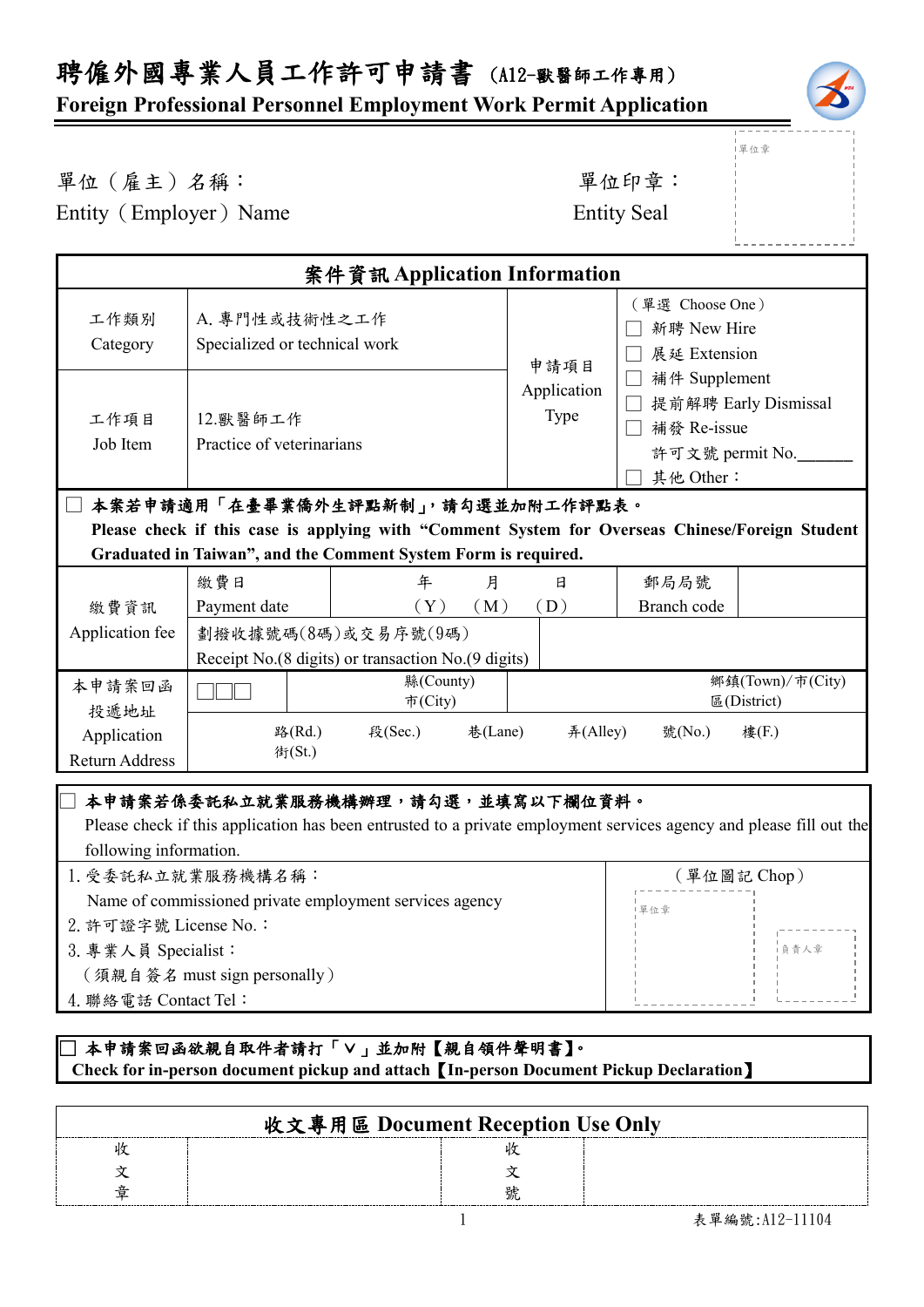聘僱外國專業人員工作許可申請書 (A12-獸醫師工作專用)

**Foreign Professional Personnel Employment Work Permit Application**

| 雇主資訊 Employer Information             |                                                                                                                                                                                                          |     |                                    |  |
|---------------------------------------|----------------------------------------------------------------------------------------------------------------------------------------------------------------------------------------------------------|-----|------------------------------------|--|
| 單位名稱                                  |                                                                                                                                                                                                          |     |                                    |  |
| <b>Entity Name</b>                    |                                                                                                                                                                                                          |     |                                    |  |
| 單位統一編號                                |                                                                                                                                                                                                          |     |                                    |  |
| Entity Tax ID No.                     |                                                                                                                                                                                                          |     | 單位章及負責人章 Seals of Entity and Owner |  |
| 負責人                                   |                                                                                                                                                                                                          |     |                                    |  |
| Owner                                 |                                                                                                                                                                                                          | 軍位章 |                                    |  |
| 行業類別代碼                                |                                                                                                                                                                                                          |     |                                    |  |
| <b>Industry Category Code</b>         |                                                                                                                                                                                                          |     | -<br> 負責人章                         |  |
| 勞保證號                                  |                                                                                                                                                                                                          |     |                                    |  |
| Labor Insurance                       |                                                                                                                                                                                                          |     |                                    |  |
| Certificate Number                    |                                                                                                                                                                                                          |     |                                    |  |
| 雇主資格<br><b>Employer Qualification</b> | 獸醫師之執業機構<br>Veterinarian clinic.<br>其他經中央主管機關會商中央目的事業主管機關認定之機構<br>Other organizations recognized by the central competent authorities along with<br>authority concerned at the central government level. |     |                                    |  |
|                                       | 姓名                                                                                                                                                                                                       | 電話  | 傳真                                 |  |
|                                       | Name                                                                                                                                                                                                     | Tel | Fax                                |  |
| 連絡人                                   | 姓名                                                                                                                                                                                                       | 電話  | 傳真                                 |  |
| Contact                               | Name                                                                                                                                                                                                     | Tel | Fax                                |  |
|                                       | Email:                                                                                                                                                                                                   |     |                                    |  |
|                                       | 本案聘僱之具體理由並說明聘僱外國人之正面效益(展延案免填):                                                                                                                                                                           |     |                                    |  |
|                                       | Specific reasons for this hiring case and explanation of the positive benefits of hiring foreigner (not necessary for                                                                                    |     |                                    |  |
| hiring extension):                    |                                                                                                                                                                                                          |     |                                    |  |
|                                       |                                                                                                                                                                                                          |     |                                    |  |
|                                       |                                                                                                                                                                                                          |     |                                    |  |
|                                       |                                                                                                                                                                                                          |     |                                    |  |
|                                       |                                                                                                                                                                                                          |     |                                    |  |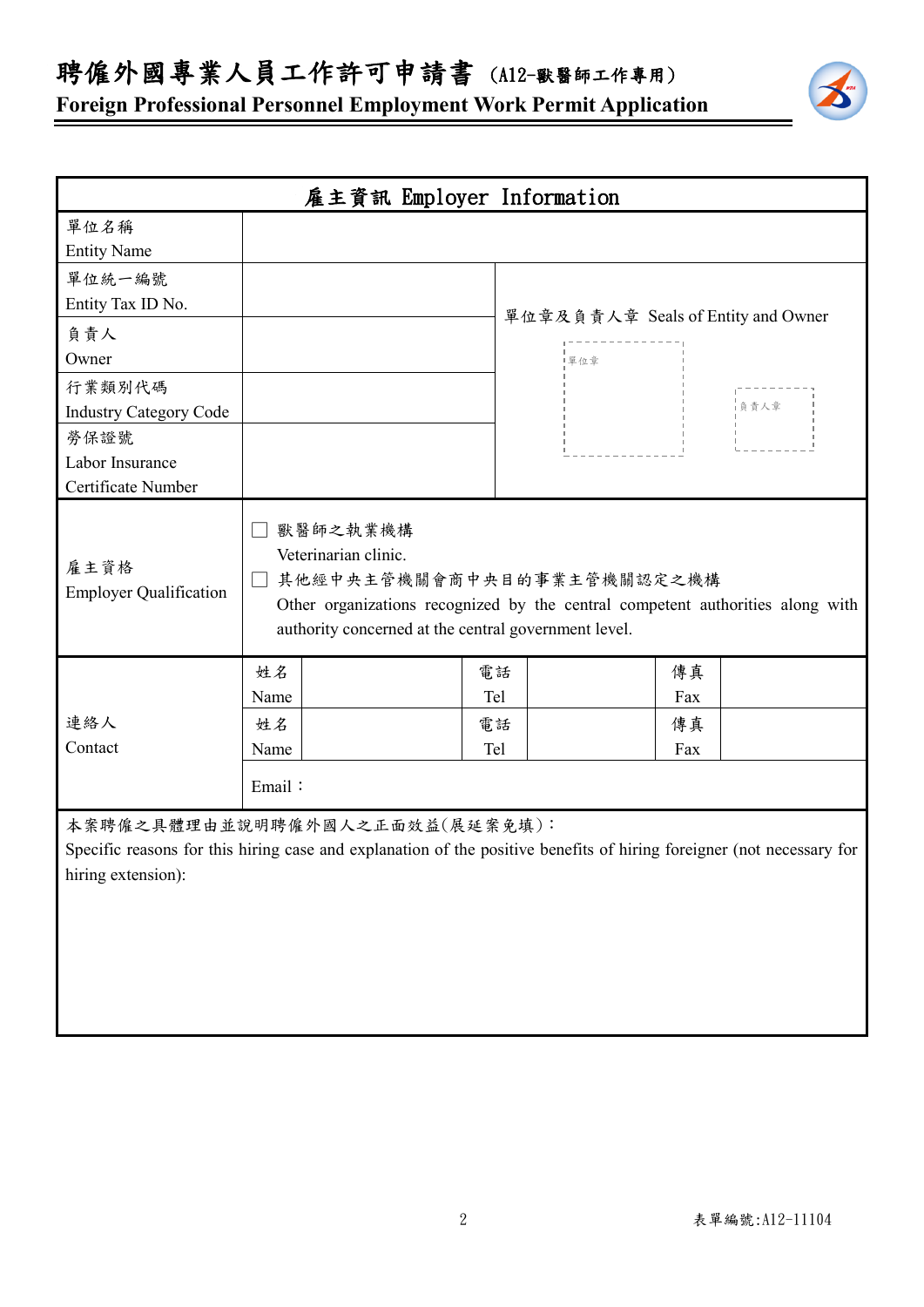# 受聘僱外國人名冊 (A12-獸醫師工作專用)

**Employed Foreign Worker Name List**

### 單位(雇主)名稱: 第四章: 李位印章: 第一 Entity (Employer) Name Entity Seal

單位章

| <b>No.1</b>          |               |                                              |                   |                  |                                              |            |     |
|----------------------|---------------|----------------------------------------------|-------------------|------------------|----------------------------------------------|------------|-----|
|                      | Surname       | 性別                                           |                   |                  | 國籍(或地區)                                      |            |     |
| 英文姓名                 | Given name    | Gender                                       |                   |                  | Nationality (or region)                      |            |     |
| English Name         |               | 出生日期 Birthday                                |                   | 西元 (A.D.)        | # (Y)                                        | 月 (M)<br>日 | (D) |
| 中文姓名<br>Chinese Name |               | 最高學歷                                         |                   | 博士 Ph.D          | 碩士 MA                                        |            |     |
| 護照號碼                 |               | Highest Level of<br>Education                |                   | 學士BA             | 專科 Vocational<br>高中(含)以下 High School or less |            |     |
| Passport No.         |               |                                              |                   |                  |                                              |            |     |
| 行動電話號碼               |               | 電子郵件信箱                                       |                   |                  |                                              |            |     |
| Mobile number        |               | E-mail                                       |                   |                  |                                              |            |     |
| 申請聘僱期間               | <b>起 From</b> | 迄To                                          |                   |                  |                                              |            |     |
| Employment Period    | # (Y)         | 月 (M)                                        | $\boxminus$ (D) ~ | # (Y)<br>月 $(M)$ | (D)<br>日                                     |            |     |
| 職稱<br>Job Title      |               | 職業類別代碼<br><b>Occupation Category</b><br>Code |                   |                  | 每月薪資<br><b>Monthly Salary</b>                | 新臺幣NT\$    |     |
| 工作內容                 |               | 工作地址                                         |                   |                  |                                              |            |     |
| Job Description      |               | <b>Working Address</b>                       |                   |                  |                                              |            |     |
| 備註 Note              |               |                                              |                   |                  |                                              |            |     |

| No.2                     |            |                                       |                   |                                                      |                         |                |
|--------------------------|------------|---------------------------------------|-------------------|------------------------------------------------------|-------------------------|----------------|
|                          | Surname    | 性別                                    |                   |                                                      | 國籍(或地區)                 |                |
| 英文姓名                     | Given name | Gender                                |                   | Nationality (or region)                              |                         |                |
| English Name             |            | 出生日期 Birthday                         |                   | 西元 (A.D.)                                            | $\text{4}(Y)$ 月 $(M)$   | $\boxplus$ (D) |
| 中文姓名<br>Chinese Name     |            | 最高學歷                                  |                   | 博士 Ph.D                                              | 碩士 MA                   |                |
| 護照號碼<br>Passport No.     |            | Highest Level of<br>Education         |                   | 學士BA<br>專科 Vocational<br>高中(含)以下 High School or less |                         |                |
| 行動電話號碼                   |            | 電子郵件信箱                                |                   |                                                      |                         |                |
| Mobile number            |            | E-mail                                |                   |                                                      |                         |                |
| 申請聘僱期間                   | 起 From     | 迄To                                   |                   |                                                      |                         |                |
| <b>Employment Period</b> | # (Y)      | 月 (M)                                 | $\boxminus$ (D) ~ | # (Y)                                                | $\boxplus$ (D)<br>月 (M) |                |
| 職稱<br>Job Title          |            | 職業類別代碼<br>Occupation Category<br>Code |                   |                                                      | 每月薪資<br>Monthly Salary  | 新臺幣NT\$        |
| 工作內容                     |            | 工作地址                                  |                   |                                                      |                         |                |
| Job Description          |            | <b>Working Address</b>                |                   |                                                      |                         |                |
| 備註 Note                  |            |                                       |                   |                                                      |                         |                |

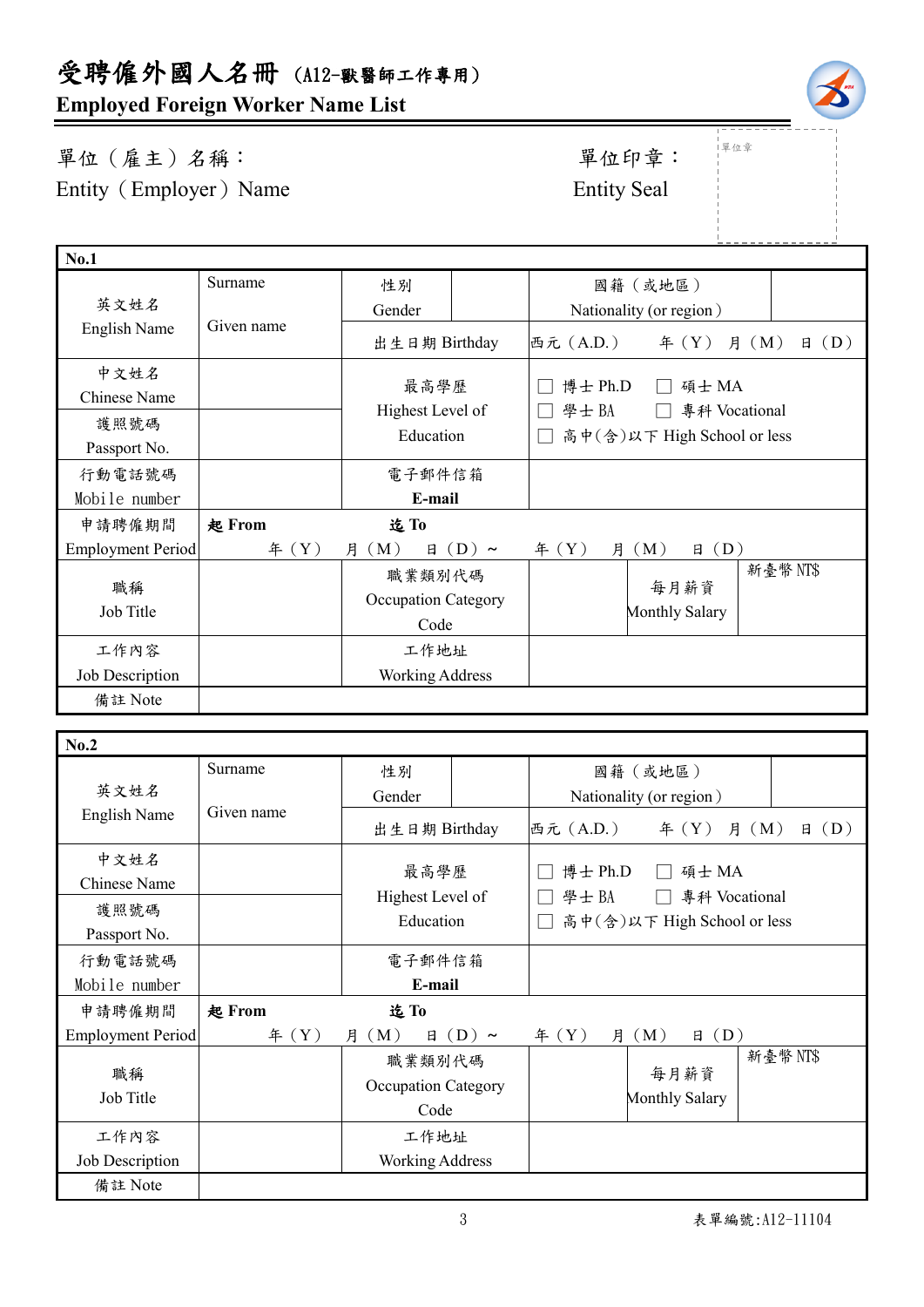## 填表及書面送件須知 (A12-獸醫師工作專用)

#### **Guidance Notes**



|                                            | 申請書 Application Form                                                                                                                                                                                                                                                                                                                                                                                                                                                                                                       |  |  |  |
|--------------------------------------------|----------------------------------------------------------------------------------------------------------------------------------------------------------------------------------------------------------------------------------------------------------------------------------------------------------------------------------------------------------------------------------------------------------------------------------------------------------------------------------------------------------------------------|--|--|--|
| 欄位 Field                                   | 填寫方式及說明 Guidance                                                                                                                                                                                                                                                                                                                                                                                                                                                                                                           |  |  |  |
| 單位(雇主)名稱                                   | 請填寫單位中文全名。                                                                                                                                                                                                                                                                                                                                                                                                                                                                                                                 |  |  |  |
| <b>Entity Name</b>                         | Please enter full entity name in Chinese.                                                                                                                                                                                                                                                                                                                                                                                                                                                                                  |  |  |  |
| 申請項目                                       | 若係申請資料異動,請勾選「其他」,並填寫異動事由。                                                                                                                                                                                                                                                                                                                                                                                                                                                                                                  |  |  |  |
| Application Type                           | If you apply for changing information, please tick "other" and include the reason.                                                                                                                                                                                                                                                                                                                                                                                                                                         |  |  |  |
| 繳費資訊                                       | 郵局收據編號 (8碼)<br>存款金額<br>104/06/11 12:01:22<br>0002660<br>Receipt No.(8 digits)<br>003110 1A6<br>359779<br>他人不扣手續變<br>繳費日期 Payment date<br>郵局局號 Branch code<br>電腦記錄                                                                                                                                                                                                                                                                                                                                                          |  |  |  |
| Application fee                            | 郵局局號 Branch code<br>交易序號 transaction No.                                                                                                                                                                                                                                                                                                                                                                                                                                                                                   |  |  |  |
|                                            | E-8103097<br>經辦局章戳<br>門郵局(901支)<br>郵政劃撥儲金存款收據<br>$000100 - 6$<br>繳費日期 Payment<br>局號<br>帳號<br>收<br>19058848<br>款<br>104.07.01<br>勞動部勞動力發展署聘僱許可收費專戶<br>人<br>(請以雇主名義自行填寫)                                                                                                                                                                                                                                                                                                                                                     |  |  |  |
| 負責人                                        | 請填寫單位負責人(代表人)之姓名。                                                                                                                                                                                                                                                                                                                                                                                                                                                                                                          |  |  |  |
| Owner                                      | Please enter the name of the owner.                                                                                                                                                                                                                                                                                                                                                                                                                                                                                        |  |  |  |
| 行業類別代碼                                     | 請至「外國人在臺工作服務網」>「申請表件」>「行職業類別代碼」查詢。                                                                                                                                                                                                                                                                                                                                                                                                                                                                                         |  |  |  |
| Industry                                   | Look it up at the website of EZ Work Taiwan > Application Forms > Code of Standard Industrial                                                                                                                                                                                                                                                                                                                                                                                                                              |  |  |  |
| Category Code                              | & Occupational Classification.                                                                                                                                                                                                                                                                                                                                                                                                                                                                                             |  |  |  |
| 受聘僱外國人名冊 Employed Foreign Worker Name List |                                                                                                                                                                                                                                                                                                                                                                                                                                                                                                                            |  |  |  |
| 欄位 Field                                   | 填寫方式及說明 Guidance                                                                                                                                                                                                                                                                                                                                                                                                                                                                                                           |  |  |  |
| 工作內容                                       | 請具體描述外國人所擔任職務之工作內容。                                                                                                                                                                                                                                                                                                                                                                                                                                                                                                        |  |  |  |
| Job Description                            | Please describe specifically the tasks or duties of the position.                                                                                                                                                                                                                                                                                                                                                                                                                                                          |  |  |  |
| 職業類別代碼<br>Occupation<br>Category Code      | 請至「外國人在臺工作服務網」>「申請表件」>「行職業類別代碼」查詢。<br>Look it up at the website of EZ Work Taiwan > Application Forms > Code of Standard<br>Industrial & Occupational Classification.                                                                                                                                                                                                                                                                                                                                                      |  |  |  |
| 每月薪資<br>Monthly Salary                     | 1. 應與聘僱契約書所載一致,並不得低於本部依「外國人從事就業服務法第四十六條第<br>一項第一款至第六款工作資格及審查標準   第8條規定公告之數額。<br>2. 如係1個月以下之短期工作,請填寫本次聘期薪資給付總額。<br>1. The payment amount should be consistent to the contract, which shall not be less than the<br>amount announced by the Ministry of Labor according to article 8 of Qualifications and<br>Criteria Standards for foreigners undertaking the jobs specified under Article 46.1.1 to 46.1.6<br>of the Employment Service Act.<br>2. Employment less than one month, please enter the total payment amount. |  |  |  |
| 工作地址<br><b>Working Address</b>             | 請填寫外國人在臺主要之工作地點。若工作地址與雇主單位設立地址不同,應檢附該地<br>址係雇主合法使用之相關證明文件(例如辦公室租賃契約、工廠登記等)。<br>Please enter the main working address in Taiwan. If the address is not the registered address of<br>the entity (employer), supporting documents proving legitimate use are required (such as lease<br>contract of the office, factory registration certificate).                                                                                                                                                                            |  |  |  |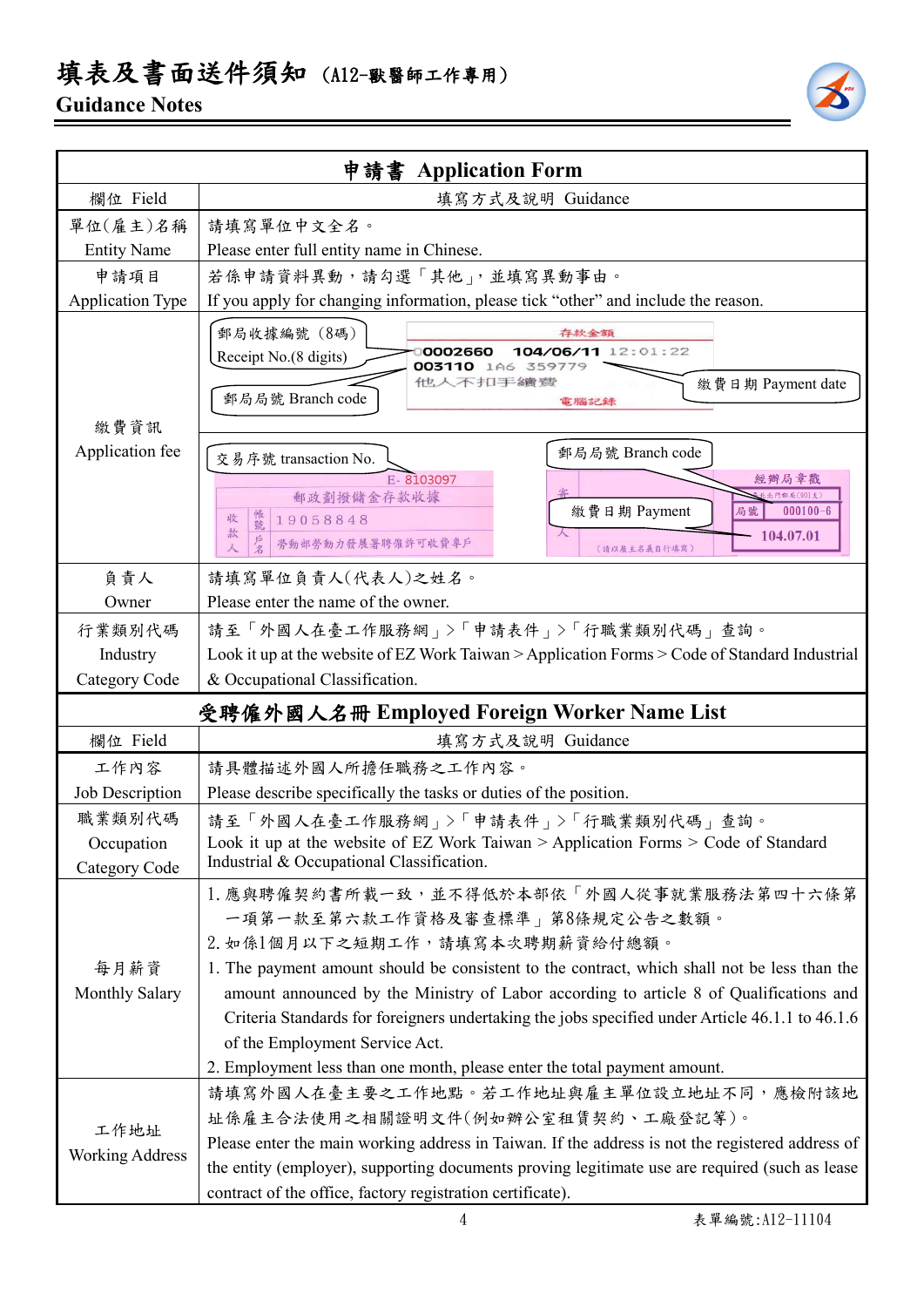|                    | 其他注意事項 Others                                                                                        |
|--------------------|------------------------------------------------------------------------------------------------------|
|                    | 1. 網路傳輸方式申請:使用「外國專業人員工作許可申辦網」線上申辦方式辦理。                                                               |
|                    | 2. 書面送件方式申請:                                                                                         |
|                    | (1)由專人送至機關收件櫃台辦理。                                                                                    |
|                    | (2)利用掛號郵寄申請,郵寄地址:100臺北市中正區中華路一段39號10樓,收件人註                                                           |
|                    | 明:勞動力發展署(申請聘僱外國專業人員)收。                                                                               |
|                    | (3)相關申請書表可至「外國人在臺工作服務網」>「申請表件」下載,或至機關收件                                                              |
|                    | 櫃台索取。                                                                                                |
| 申請方式<br>Methods of | 3. 可親自辦理或委託私立就業服務機構辦理。                                                                               |
| application        | 1. Application via internet: Please use the on-line application function in Work Permit              |
|                    | Application Webpage for Foreign Professional, the address: https://ezwp.wda.gov.tw/.                 |
|                    | 2. Application via written correspondences:                                                          |
|                    | i. Personally delivered Application to Reception Counter No. 6 for processing.                       |
|                    | ii Mail application via registered mail.                                                             |
|                    | iii. Related application forms can be downloaded from EZ Work Taiwan > Application Forms             |
|                    | or obtained from the agency Reception Counter.                                                       |
|                    | 3. Application can be completed personally or entrusted to a private employment service agency.      |
|                    | 1. 網路傳輸方式申請:若資料齊全,且雇主及外國人均符合所訂定的資格及條件,自本                                                             |
|                    | 部系統收件次日起7個工作日。                                                                                       |
|                    | 2. 書面送件方式申請:若資料齊全,且雇主及外國人均符合所訂定的資格及條件,自本                                                             |
|                    | 部收受案件次日起12個工作日。                                                                                      |
| 申辦作業時間             | 1. Application submitted online                                                                      |
| Application        | 7 working days (counting from the next day when the application has been received),                  |
| processing time    | given that all the documents are complete and both the employer and employee have                    |
|                    | met the criteria.<br>2. Application submitted in person                                              |
|                    | 12 working days (counting from the next day when the application has been received),                 |
|                    | given that all the documents are complete and both the employer and employee have                    |
|                    | met the criteria                                                                                     |
|                    | (新聘及展延每案新臺幣500元;補發每案新臺幣100元)                                                                         |
|                    | 1. 利用郵政劃撥。劃撥戶名:勞動部勞動力發展署聘僱許可收費專戶,劃撥帳號:                                                               |
|                    | 19058848                                                                                             |
| 審查費繳交              | 2. 至機關收件櫃台現場繳交。                                                                                      |
| Examination        | (新聘及展延每案新臺幣500元;補發每案新臺幣100元)                                                                         |
| fee payment        | 1. Via postal remittance, Account name: Work Permit Account of Workforce Development Agency, Account |
|                    | No.: 19058848).                                                                                      |
|                    | 2. Payment to the Reception Counter.                                                                 |
|                    | 1. 請至「外國人在臺工作服務網」>「一般外國專業人士在臺工作」查詢。                                                                  |
|                    | 2. 書面送件所附相關資料係為影本者,應加註「與正本相符」之文字,並加蓋申請單位                                                             |
| 應備文件               | 及負責人印章。                                                                                              |
| Documents          | 1. Look it up at the website of EZ Work Taiwan > Foreign Professionals to Work in Taiwan.            |
| required           | 2. If you apply for the use of written submittals, information and certification documents are       |
|                    | copies, they should be marked with the words: "same as originals" and stamped with the seal          |
|                    | of applicant entity and owner.                                                                       |
| 親自取件               | 1. 如要親自取件,須填具「親自領件聲明書」並指派專人至機關收件櫃台送件申請。                                                              |
| In-person          | 2. 於案件核准後, 請憑收件(親取)回條並黏貼取件人身分證(護照或居留證)正、反面影                                                          |